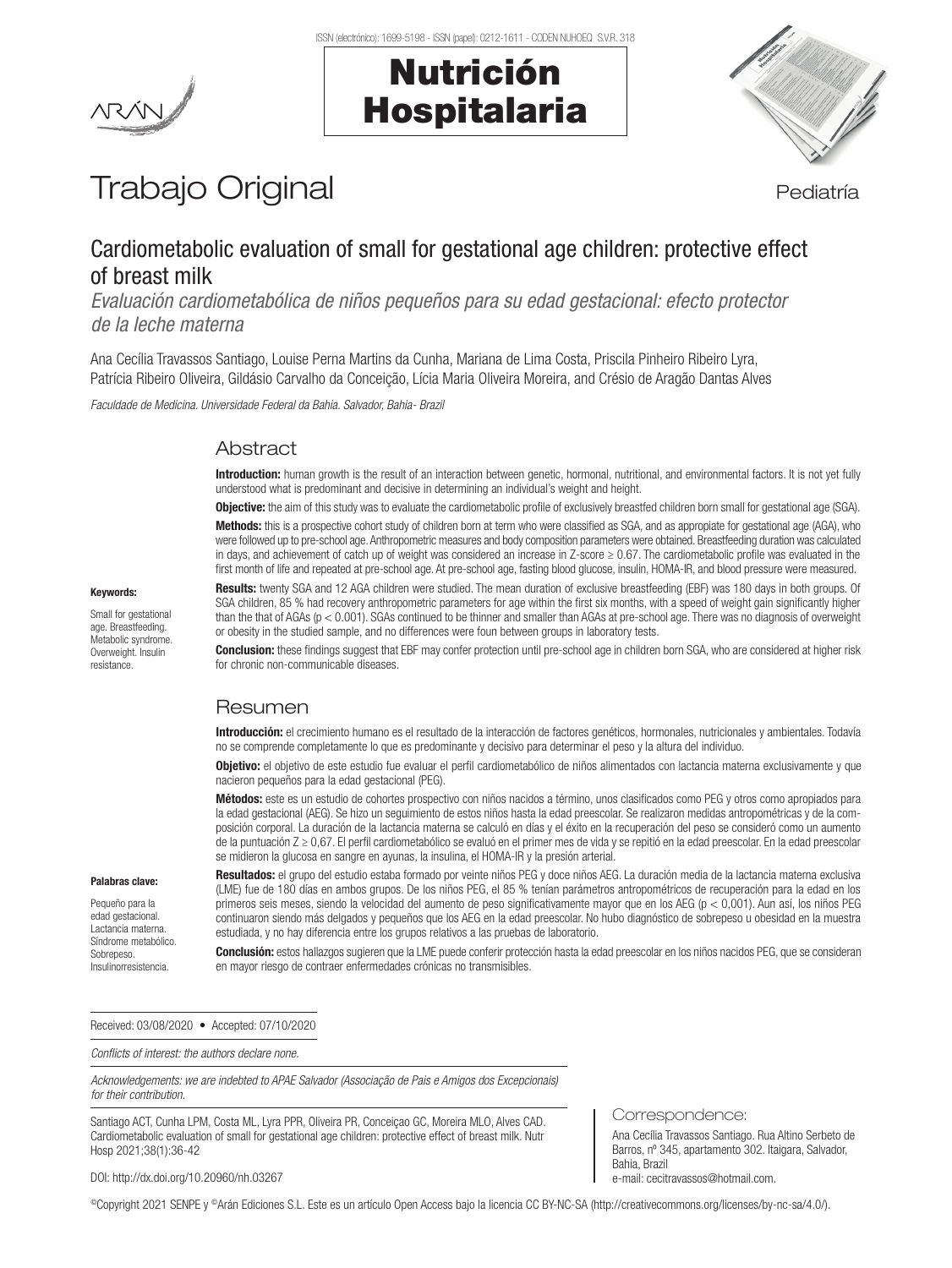#### **INTRODUCTION**

Human growth is the result of an interaction between genetic, hormonal, nutritional, and environmental factors. It is not yet fully understood what is predominant and decisive in determining an individual's weight and height (1,2).

It is well known that, since intrauterine life and during early childhood, changes in the growth pattern may lead to permanent metabolic changes that may have consequences later in adult life (3).

A small-for-gestational-age (SGA) birth, that is, with a birth weight lower than the  $10<sup>th</sup>$  percentile for gestational age (GA) in the absence of intrauterine growth restriction (IUGR), may be only a manifestation of genetic potential and, apparently, result in no metabolic impairment (4). On the other hand, when the fetus deviates from its growth pattern during gestation, or when the child undergoes growth acceleration within the first years of life after a restriction period or otherwise, the problem seems to be related to metabolic syndromes (MS) and increased risk for cardiovascular diseases (5). Reduced insulin sensitivity and increased fat accumulation seem to be related to the development of these diseases both in children (6) and in adults (7).

One of the main modulating factors of the growth pattern in infancy is nutrition. Exclusive breastfeeding (EBF) during the first six months of life has been described as a key predictor of future health (8). However, little is known about the role of breastfeeding (BF) in infants born SGA.

The aim of the present study was to evaluate the cardiometabolic profile of infants born SGA, and to compare it with that of children born adequate for gestational age (AGA), and its relationship with body composition and breastfeeding from the neonatal period to preschool-age.

#### MATERIAL AND METHODS

This is a prospective cohort study of children born at term between 2010 and 2013, classified according to the Intergrowth 21<sup>st</sup> (9) curve by sex and GA at birth as SGA (birth weight  $\leq 10^{th}$ percentile for the reported gestational age) or AGA (weight at birth between the 11<sup>th</sup> and 90<sup>th</sup> percentiles for the reported GA).

Children were recruited by convenience sampling from public maternity hospitals during the neonatal period and referred to ambulatory care. The inclusion criteria were: children born at term who were SGA, but not requiring intensive care, or AGA needing breastfeeding support. Twins were not included. Exclusion criteria included: congenital infections, metabolic diseases, neurological pathologies, and genetic abnormalities.

The mothers were instructed to maintain BF until the 6<sup>th</sup> month of life, and the type of breastfeeding was classified in accordance with the WHO (10). According to this information, the number of days of exclusive breastfeeding was calculated for each child.

The children were evaluated at intervals of one to three months up to two years, and the last evaluation was made between four and six years of age. A blood sample was collected within the first two months and at the end of the study, between four and six years of age. The evaluations were carried out by the same medical team. Growth and weight gain were assessed by the adequacy of growth indicators, by evaluating the occurrence and intensity of catch-up growth. Catch-up growth is defined as a difference of  $\geq 0.67$  standard deviations (SD) in the weight/age indicator (W/A) between two moments in a series of observations, and was considered in this study from birth up to six months of life (11), and intensity was estimated by the value of delta.

Weight was measured using a Welmy electronic scale, model W-200, and height was measured using the ROSS stadiometer (ROSS Anthropometer, Ltda, Ohio, USA) with a 100-210 cm measuring range, accurate to 0.1 cm. Neck circumference (NC), waist circumference (WC), and cephalic perimeter (CP) were measured with an inelastic tape (Sanny<sup>®</sup>) with a precision of 0.1 mm and a maximum length of 150 cm, as previously described (12,13). The subscapular (SS) and tricipital skinfolds (TS) were measured using a Lange skinfold caliper with a 0-60 mm measuring range and an accuracy to 1 mm. These measures were performed by a dietitian in duplicate, all in accordance with the techniques and guidelines proposed by the Brazilian Society of Pediatrics (12). For the anthropometric diagnosis at pre-school age, the measurements and their anthropometric indices using the z-score were considered using the WHO Anthro software (version 3.2.2 for five-year-olds, and version 1.0.4 for those older than five years), in addition to the body mass index (BMI) (14). These data were categorized as proposed by the World Health Organization (WHO) (14).

The following parameters were used: arm circumference for age (ACA), calculated and classified according to Frisancho (1990) (15); subscapular cutaneous (SS) and tricipital skinfolds (TS), adjusted for age, and the sum of skinfolds according to age, calculated according to the NCHS (National Center for Health Statistics, 1976-1980) (16), and classified according to Frisancho (1990) (15).

The waist circumference adjusted for age (WC/A), calculated according to the NCHS reference (2008) (18), and the neck circumference adjusted for age, calculated as proposed by the IDE-FICS study (13), do not have established cut-off points that might be used to classify this age group, and they are only a reference used to compare groups of children. The waist/height ratio was calculated using both units in centimeters, and values greater than 0.5 were considered high (18).

The calculation of the mid-upper arm muscle area (MUAMA) was performed using TS and arm circumference (AC) according to the formula proposed by Jelliffe and Jelliffe (1969): MUA-MA = [AC - (CTS / 10 x π)<sup>2</sup>] / (4 x π)] (19). This variable was categorized according to Frisancho (1990) (15). The calculation of fat percentage was carried out by determining the amount of fat in kilos, according to the protocol of Dezemberg et al. (1999) (20), in accordance with the formula: body weight (kg) =  $0.332$  x WEIGHT (kg) + 0.263 x CTS (mm) + 0.760 x GENDER + 0.704 x ETHNICITY - 8.004 (constants: gender: 1 for males and 2 for females; ethnicity: 1 for Caucasians and 2 for afro-descendants), and categorized according to the percentile table proposed by McCarthy et al. (2006) (21).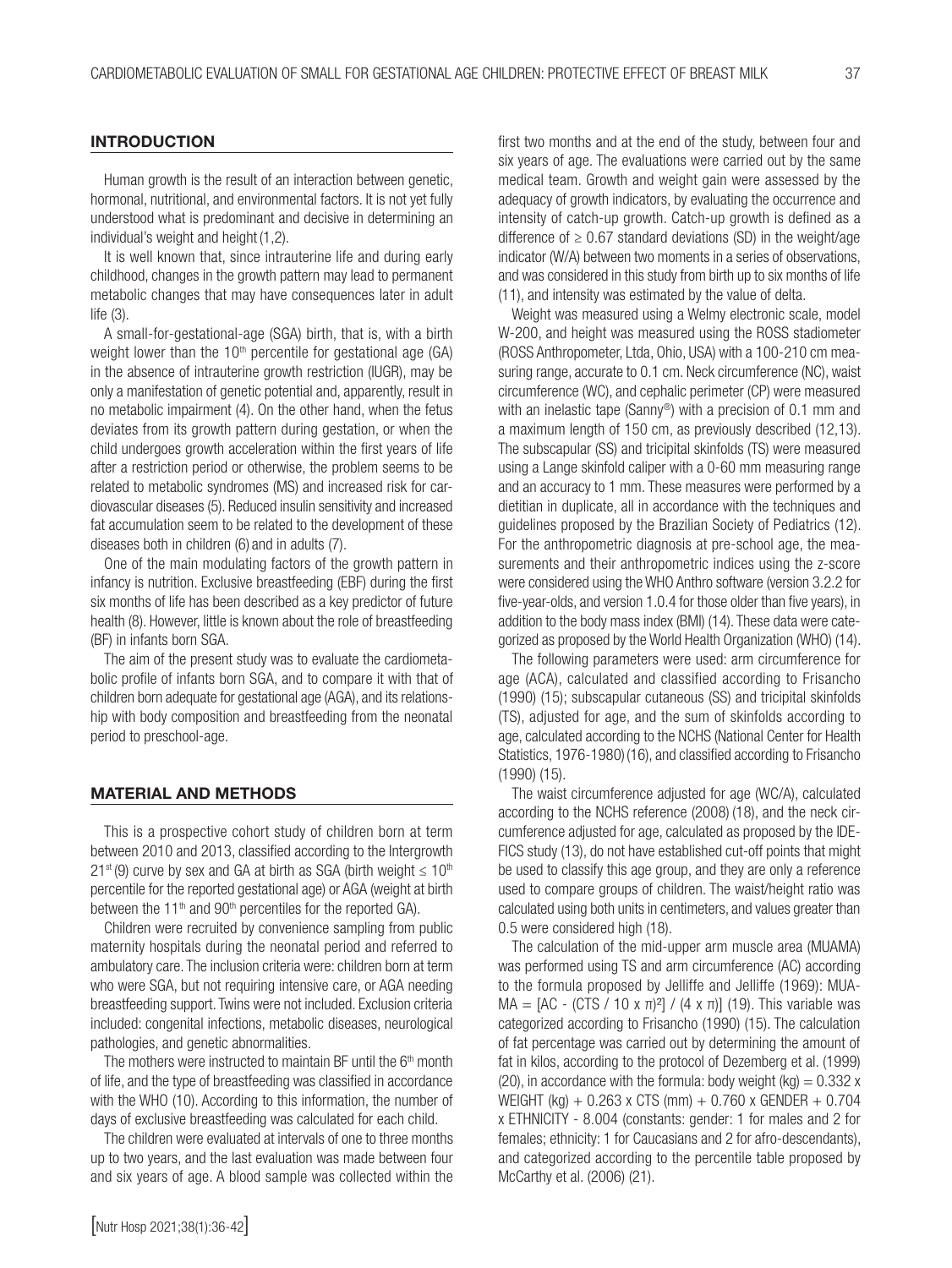The reference used to classify fat percentage considers only children over the age of five years; thus, four participants in the SGA group were not included in this category.

Blood pressure (BP) was measured using an aneroid sphygmomanometer and classified according to the methodology previously described in the literature (22).

Blood samples were collected after 3-6 hours of fasting within the first year of life (first month) and after 8-12 hours of fasting in pre-school children in order to evaluate: triglycerides (enzymatic method), total cholesterol and fractions (enzymatic, colorimetric and calculated), glycemia (enzymatic method), and insulin concentration (chemiluminescence). The last two measures were only carried out for preschool-aged children. The HOMA-IR index (homeostasis model assessment of insulin resistance) was calculated using the formula: "fasting glucose x 0.0555 x insulin fasting / 22.5" for assessments in preschoolers. As there are no reference values for the age evaluated, we used the existing ones for 7-8.9-year-olds, according to gender: male 0.68 (0.54)  $\pm$  1.76, and female  $0.65$  (0.37)  $\pm$  1.39 (23).

#### STATISTICAL ANALYSIS

Initially, a descriptive analysis was carried out to characterize the study sample, considering absolute and relative frequencies for qualitative variables, and mean/median (with their respective variability measures) for quantitative variables.

Correlations between quantitative variables were assessed using Spearman's correlation coefficient. To compare the behavior of cardiometabolic outcomes between some groups, the non-parametric Mann-Whitney test was used for independent samples. The analyses were performed using the STATA 12 software with a significance level of 5 %.

The present study was approved by the Ethics Committee of our institution (report 1,741,320/2016). The children at preschool age whose parents or legal guardians agreed to participate in

the study and signed the free and informed consent form (ICF), and in addition gave their verbal consent were included in the reassessment.

#### RESULTS

Initially, 65 newborns were pre-selected after birth at the maternity. Five did not participate or were excluded from the study due to prematurity ( $n = 3$ ) and congenital infection ( $n = 2$ ); 60 infants remained, of whom 20 (33.3 %) were born AGA and 40 (66.7 %) were born SGA. During the study 27 children were lost to follow-up, with the final assessment between 4 and 6 years of age consisting of 21 SGA children and 12 AGA. There was no statistical difference in anthropometric data at birth between the children who completed the study and those who were lost to follow-up. In the group of children who completed the study 54.5 % were male, 57.1 % of these being SGA. One child in the SGA group was excluded from the analysis because no laboratory examinations were performed during follow-up.

The general characteristics of the children at birth are shown in table I. Children born with SGA were smaller and thinner at birth. During the first six months of life, the speed of weight gain was evaluated, and it was found that, in addition to catch-up growth, weight gain in SGA children was greater than those in the AGA group (maximum delta in the SGA group 1.43 x AGA 0.55,  $p < 0.001$ ). The analysis of the adequacy of the indicators revealed that, for both W/A and H/A, all children with birth deficits recovered these indicators throughout the period, but the H/A measure was missing for one child.

No children were diagnosed as overweight, obese, or short in stature in the studied population. Two children (10 %) were classified as below weight for age (according to the W/A indicator) and five children (25 %) had low BMI for age, which were all in the SGA group. The children in the AGA group continued to have age-appropriate anthropometric parameters at the age of four to six years.

|                             | $SGA (n = 40)$                            |                    |                                 |                  | $AGA (n = 20)$                            |                    |                                |                    |  |
|-----------------------------|-------------------------------------------|--------------------|---------------------------------|------------------|-------------------------------------------|--------------------|--------------------------------|--------------------|--|
|                             | <b>Followed up children</b><br>$(n = 21)$ |                    | Loss to follow-up<br>$(n = 19)$ |                  | <b>Followed up children</b><br>$(n = 12)$ |                    | Loss to follow-up<br>$(n = 8)$ |                    |  |
|                             | <b>Median</b>                             | IQ 25-75           | <b>Median</b>                   | IQ 25-75         | <b>Median</b>                             | IQ 25-75           | <b>Median</b>                  | IQ 25-75           |  |
| Weight $(q)^{a,b}$          | 2370.00                                   | (2260.00; 2675.00) | 2304.00                         | (2220; 2640.00)  | 3386.50                                   | (2907.00; 3527.50) | 3127.00                        | (2870.00; 3377.50) |  |
| Height (cm)a,b              | 45.50                                     | (45.00; 47.00)     | 46.00                           | (45.00; 47.00)   | 49.00                                     | (47.00; 49.50)     | 47.50                          | (47.00; 49.25)     |  |
| $CP$ (cm) <sup>a,b</sup>    | 32.00                                     | (31.00; 34.00)     | 32.00                           | (31.00; 33.00)   | 34.00                                     | (33.25; 35.50)     | 34.00                          | (33.00; 36.00)     |  |
| W/A, Z-scorea,b             | $-1.83$                                   | (-2.50; -1.76)     | $-2.17$                         | (-2.59; -1.70)   | 0.13                                      | $(-0.77; 0.66)$    | $-0.31$                        | $(-0.91; 0.33)$    |  |
| H/A, Z-score <sup>a,b</sup> | $-2.03$                                   | (-2.93; -1.48)     | $-1.92$                         | (-2.29; -1.48)   | $-0.33$                                   | $(-0.90; -0.22)$   | $-0.87$                        | $(-1.35; 0.24)$    |  |
| CP/A, Z-scorea,b            | $-1.28$                                   | $(-2.20; -0.37)$   | $-1.63$                         | $(-2.04; -1.05)$ | 0.36                                      | $(-0.24; 1.05)$    | $-0.07$                        | $(-1.04; 1.27)$    |  |

#### Table I. General characteristics of the sample of SGA and AGA children at birth  $(n = 60)$

SGA: small for gestational age; AGA: adequate for gestational age; IQ: interquartile; CP: cephalic perimeter; W/A: weight for age; H/A: height for age; CP/A: cephalic perimeter for age - Intergrowth (2014).  ${}^s p < 0.001$ , Mann-Whitney test – a comparison between the SGA and AGA groups followed.<br> ${}^b p > 0.05$ , Mann-Whitney test – a comparison between the SGA and AGA groups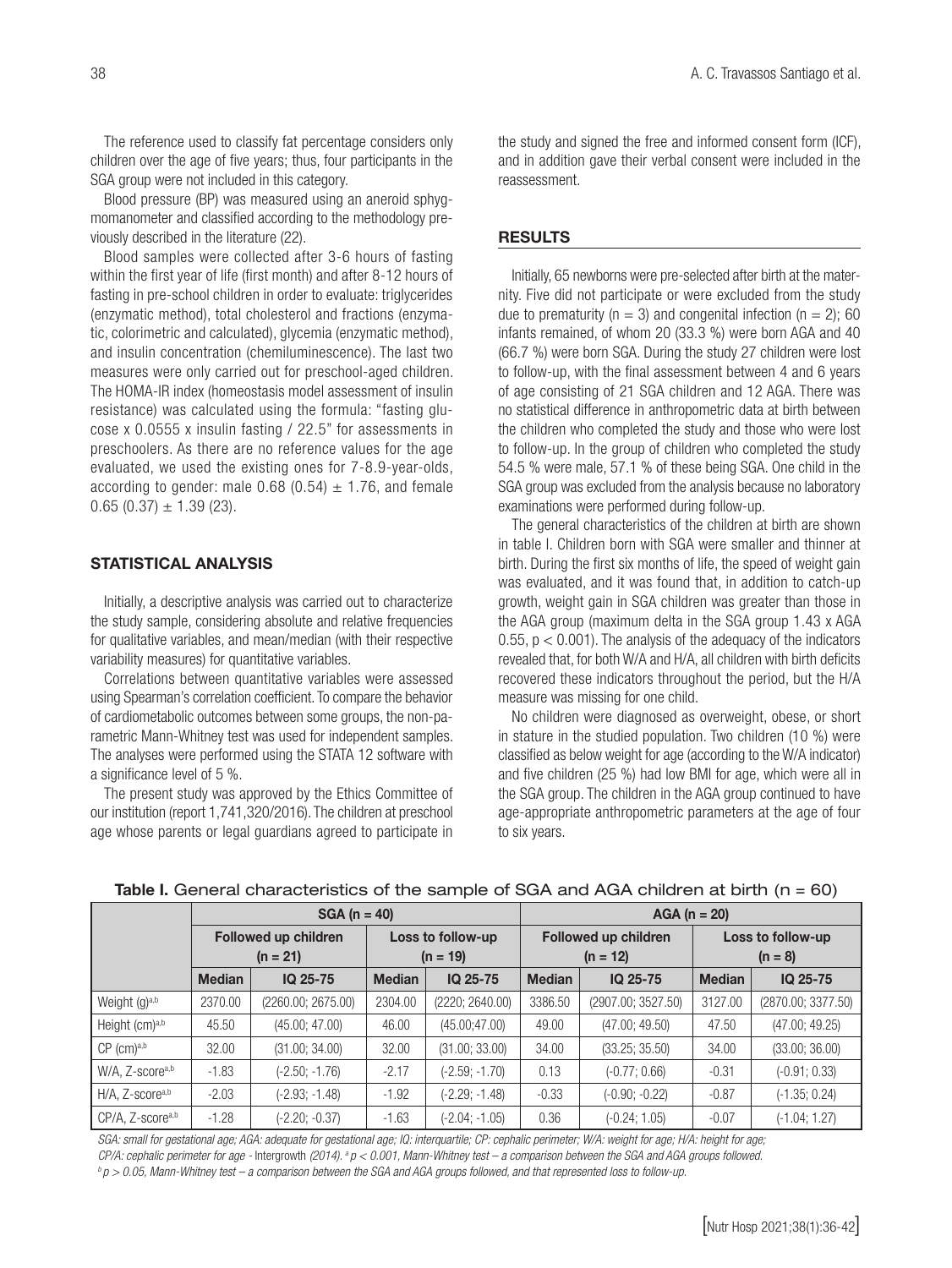Regarding the quantity of body fat, a significant difference was observed between the groups for most measurements and, in all the variables evaluated, the median of the values in the SGA children were lower than in the AGA children at preschool age (Table II).

Although adiposity indicators were normal or decreased (as in some SGA children), there was a moderate or strong positive correlation between BMI at the age of four to six years and body fat indicators in both SGA children [CP ( $r = 0.7$ ,  $p = 0.001$ ), WC  $(r = 0.6, p = 0.002)$ , AC  $(r = 0.9, p < 0.001)$ , MUAMA  $(r = 0.9, r = 0.002)$  $p < 0.001$ ) and sum of skinfolds ( $r = 0.7$ ,  $p = 0.001$ )] and in AGA children (CP ( $r = 0.62$ ,  $p = 0.03$ ), CC ( $r = 0.9$ ,  $p < 0.001$ ),  $AC = 0.8$ ,  $p = 0.003$ ) and MUAMA ( $r = 0.6$ ,  $p = 0.03$ ).

Data on anthropometry and body composition, according to the variables studied, are described in table II. Figure 1 shows the evolution of BMI from birth to preschool age in both groups.

|                 |               | $SGA (n = 20)$   | $SGA (n = 20)$ |                  |                      |  |  |  |
|-----------------|---------------|------------------|----------------|------------------|----------------------|--|--|--|
|                 | <b>Median</b> | IQ 25-75         | <b>Median</b>  | IQ 25-75         | p-value <sup>a</sup> |  |  |  |
| Age (years)     | 5.6           | (5.1; 6.2)       | 5.6            | (5.5; 6.2)       | $p = 0.552$          |  |  |  |
| Weight (kg)     | 16.6          | (15.3; 19.2)     | 21.1           | (17.34; 23.09)   | $p = 0.004$          |  |  |  |
| Height (cm)     | 111.6         | (108.3; 118.2)   | 118.4          | (114.32; 122.12) | $p = 0.009$          |  |  |  |
| W/A (z-score)   | $-1.0$        | $(-1.47; -0.28)$ | 0.4            | $(-0.83; 0.82)$  | $p = 0.006$          |  |  |  |
| $H/A$ (z-score) | $-0.15$       | $(-0.88; 0.29)$  | 0.7            | (0.20; 1.49)     | $p = 0.010$          |  |  |  |
| BMI/A (z-score) | $-1.6$        | $(-2.02; -0.32)$ | $-0.6$         | $(-1.09; 0.66)$  | $p = 0.017$          |  |  |  |
| Skinfold sum    | 12.0          | (9.25; 13.75)    | 13.8           | (11.25; 15.75)   | $p = 0.076$          |  |  |  |
| $%$ fat         | 8.2           | (5.70; 13.9)     | 14.7           | (12.01; 19.39)   | $p = 0.005$          |  |  |  |
| <b>WC</b>       | 48.3          | (46; 51.9)       | 52.8           | (49.42; 54.2)    | $p = 0.010$          |  |  |  |
| WC/height       | 0.44          | (0.42; 0.45)     | 0.44           | (0.43; 0.46)     | $p = 0.477$          |  |  |  |
| AC (cm)         | 15.7          | (14.8; 17.0)     | 17.5           | (15.92; 19.02)   | $p = 0.010$          |  |  |  |
| NC (cm)         | 24.5          | (23.6; 25.9)     | 25.3           | (23.87; 26.32)   | $p = 0.182$          |  |  |  |
| Arm muscle area | 14.7          | (13.7; 16.9)     | 14.3           | (12.60; 18.16)   | $p = 0.040$          |  |  |  |

Table II. Anthropometric parameters and body composition of SGA and  $AGA$  preschool children  $(n = 32)$ 

SGA: small for gestational age; AGA: adequate for gestational age; IQ: interquatile; W/A: weight for age; H/A: height for age; BMI/A: body mass index for age (growth *indicators calculated using the WHO reference); WC: waist circumference; AC: arm circumference; NC: neck circumference; a :Mann-Whitney test.*



#### Figure 1.

Evolution of BMI z-scores according to the WHO from birth to pre-school age in the SGA and AGA groups. BMI: body mass index; WHO: World Health Organization; SGA: small for gestational age; AGA: adequate for gestational age; \*: p-value performed by the Mann-Whitney test (at birth,  $p < 0.001$ ; at the age of 1 year,  $p = 0.133$ , and at the age of 4-6  $years, p = 0.017.$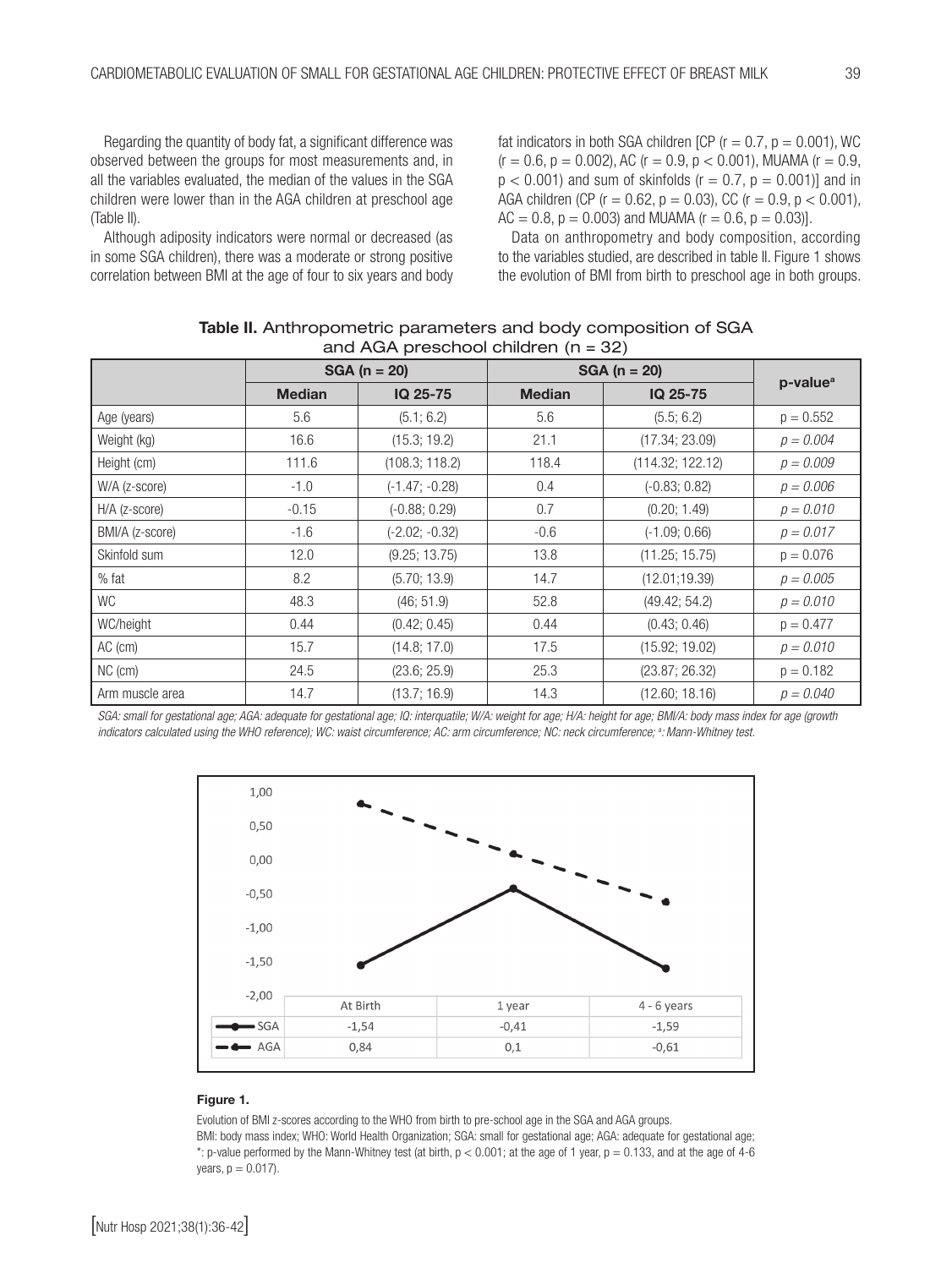|                    | <b>SGA</b>                      |              | <b>AGA</b>                      |               | <b>SGA</b>         |              | <b>AGA</b>         |              | p-valuef                                    |
|--------------------|---------------------------------|--------------|---------------------------------|---------------|--------------------|--------------|--------------------|--------------|---------------------------------------------|
|                    | 1 <sup>st</sup><br>examination* | IQ 25-75     | 1 <sup>st</sup><br>examination* | IQ 25-75      | $4 - 6$<br>years** | IQ 25-75     | $4 - 6$<br>years** | IQ 25-75     | (1 <sup>st</sup> examination/<br>4-6 years) |
| Triglycerides      | 89.5                            | (65.8; 153)  | 56.5                            | (43.7; 134)   | 59                 | (42; 87)     | 69                 | (57.3; 74.5) | 0.270/0.921                                 |
| Cholesterol        | 122.0                           | (111; 158.5) | 111.0                           | (105.3195)    | 168.0              | (139;195)    | 162.0              | (151.3; 202) | 0.910/0.921                                 |
| LDL                | 70.5                            | (37.5; 82.2) | 53                              | (38.3; 103.3) | 112                | (80;127)     | 106.5              | (93; 130.8)  | 0.851/0.795                                 |
| <b>HDL</b>         | 44.5                            | (33; 49.5)   | 48                              | (35.5; 78)    | 45                 | (39;53)      | 49                 | (40.3; 57.3) | 0.384/0.399                                 |
| Glycemia           |                                 |              |                                 |               | 80.5               | (76; 88.5)   | 87                 | (80.3; 93.3) | 0.124                                       |
| HOMA-IR            |                                 |              |                                 |               | 0.5                | (0.31; 0.77) | 0.74               | (0.67; 0.97) | 0.072                                       |
| SBP <sup>e**</sup> |                                 |              |                                 |               | 90                 | (85; 95)     | 85                 | (82; 90)     | 0.064                                       |
| DBP <sup>e**</sup> |                                 |              |                                 |               | 55                 | (50; 60)     | 60                 | (55.7; 60)   | 0.306                                       |

Table III. Results of the laboratory examination during the first month of life and at pre-school age; blood pressure in pre-school children born SGA and AGA (n = 32)

SGA: small for gestational age; AGA: adequate for gestational age; IQ: interquartile; LDL: low density lipoprotein; HDL: high density lipoprotein); HOMA-IR: homeostasis *model assessment of insulin resistance; SBP: systolic blood pressure; DBP: diastolic blood pressure; f : p-value obtained by the Mann-Whitney test. \*: SGA group, n = 12*  with  $\pm$  30 days of life and two with  $\pm$  60 days of life; AGA group,  $n = 8$ , all with  $\pm$  30 days. \*\*: SGA group = 19, AGA group  $n = 12$ .

The BMI assessment also revealed that the SGA children presented a different evolution than the AGA children within the first year of life due to an initial phase of accelerated growth. However, this pattern was not maintained up to pre-school age.

In the analysis of laboratorial variables of cardiometabolic risk, carried out from the age of four to six years, no statistically significant difference was observed between the groups. It was not possible to perform tests in some children during the first month due to inadequate fasting or non-attendance on the day of collection (Table III). In one SGA child the glycemia sample was insufficient and, therefore, it was not possible to calculate the HOMA IR. Likewise, there was no statistically significant difference for systolic (SBP) and diastolic (DBP) measurements between the groups (Table III).

All children were breastfed for the first six months of life. In both groups the percentage of exclusive breastfeeding in the first six months of life was high: SGA group, 63.1 %, and AGA 58.3 %, so that the median in days of exclusive breastfeeding for the groups was, respectively, of 180 (126; 180) and 179.5 (138.75; 181.5). There was no difference between the two groups ( $p = 0.8$ ). There was also no difference between EBF duration and catch-up growth among the children studied ( $p = 0.53$ ), nor was there a statistically significant correlation between EBF duration and the highest weight gains in the groups  $(r = -0.35, p = 0.2)$ .

In the SGA group, there was no relation between breastfeeding time and increased body fat in any of the analyses performed (BMI, CC, CP, and skinfolds). In the AGA group, a strong negative correlation was found between BF and BMI ( $r = -0.8$ ,  $p = 0.001$ ), CC  $(r = -0.7, p = 0.007, 0.7, p = 0.009)$ , MUAMA  $(r = -0.7, p = 0.01)$ .

#### **DISCUSSION**

SGA birth has been related to a higher risk of perinatal and child morbidity and mortality, and of cardiometabolic diseases further in life (24,25). Once the neonatal period has passed, the challenge is how to nurture these children and achieve balance between risk of malnutrition (causing cognitive development impairment) and accelerated growth without increasing the risk of chronic non-communicable diseases in the future (26).

Some authors have described a relationship between low birth weight and overweight or obesity, particularly if associated with early catch-up growth. Ibanez et al. showed that, even in the absence of BMI changes, SGA children who presented catch-up growth developed central adiposity concentration in the first four years of life related to increased insulin resistance (27).

Recently, body composition has become more important than anthropometric patterns alone when evaluating rapid postnatal growth. In this context, skinfold measurements have been used to evaluate fat mass in children (28). In the present study, unlike what is described in the literature, it was found that infants born SGA developed normal or even reduced anthropometric measurements and body composition parameters when compared to AGA children, instead of higher weight or adiposity related to their low birth weight at preschool age (29). There was also no evidence of increased insulin resistance in the SGA group. These differences can be attributed to a difference in genetic background between the populations studied. Alternatively, methodological diferences may explain these discrepancies.

It is noteworthy that the above-mentioned studies, which found a relationship between SGA birth, cardiometabolic outcomes, and adiposity, did not take into account the dietary pattern during the first years of life, nor the intake of breast milk. Studies conducted by Singhal et al. in 2007 and 2010 showed that SGA children born at full term and breastfed presented a different body composition than those fed with a standard milk formula or hypercaloric formulas (30,31); that is, children who received the highest caloric intake presented accelerated growth and increased fat mass when they were evaluated at the age of six to eight years. The children included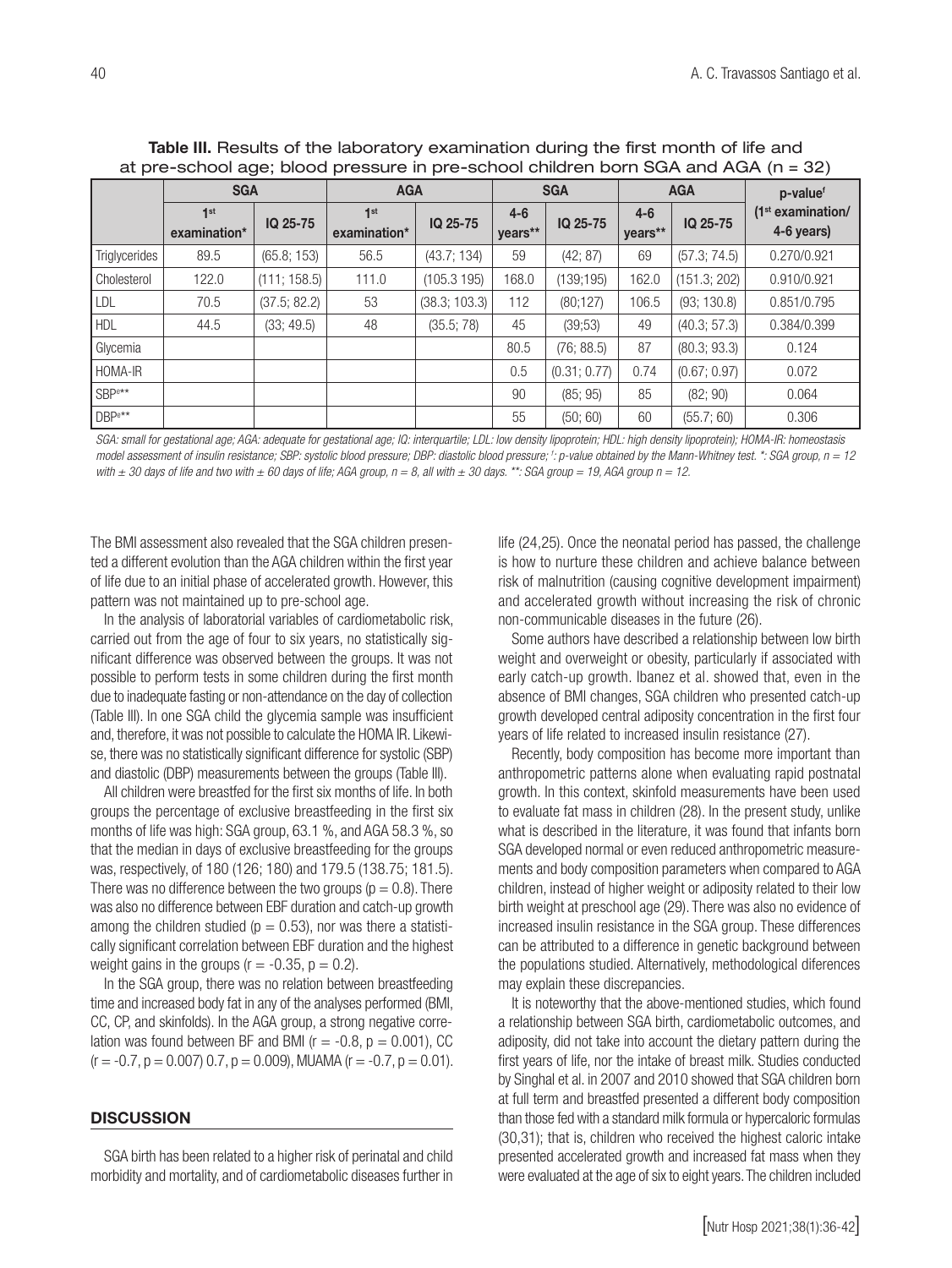in the present study were all breastfed and the duration of EBF was longer during the first six months than as described for Brazilian children (63 % x 40 %) (32). Thus, the protective role of breastfeeding on the development of future cardiometabolic events seems to be possible. In a cohort study with breastfed SGA infants, Zegher et al. found that they had a high insulin sensitivity, and normal serum glucose, IGF-1 (insulin-like growth fator 1) and adiponectin levels, and that they developed a lower BMI and fat mass when compared to SGA children who were fed a milk formula, suggesting that breastfeeding is a healthy atitude (33), accepting that low adiposity in childhood could represent a better cost versus benefit regarding the prevention of future diseases (33). In agreement with this reasoning, López-Rodríguez et al. have suggested that BF for more than six months seems to attenuate or even reverse the risk of overweight, obesity, and pathological fat concentration in these children at risk (34). Another recent study suggested that BF for 4 to 6 months exerts an important protective and beneficial cardiovascular effect in infants born SGA presenting with an early initial cardiovascular dysfunction (35).

There are few studies in the literature in which breast milk is used as the only source of food for these children during the first months, since being born with low weight or premature is one of the causes of early weaning (36). For ethical reasons, it is not possible to carry out randomized clinical trials using milk other than the maternal one, and thus to make comparisons. Therefore, studies that evaluate BF are difficult to conduct, and reaching a definitive conclusion of its role is therefore difficult. The anthropometric pattern presented by the SGA children showed that it is possible to use EBF during the first six months without impairing growth. All the SGA children, except one, who had deficits in birth indicators, recovered by the age of six months when breast milk became their main source of nutrition. The speed of accelerated weight gain was not related to breastfeeding duration nor to unfavorable (laboratory or anthropometric) outcomes. Children with the highest delta weight gain were not more likely to have poor outcomes. Even after initial increased growth rate there was a drop in the anthropometric parameters until pre-school age. The findings related to the measurements and anthropometric parameters are consistent with the age group of the population in question, and according to the theory proposed Rolland-Cachera et al. (37) in the 1960s, there is a rapid increase in BMI during the first year of life that subsequently decreases and reaches its lowest point at the age of six years, when it then increases again and adiposity may occur.

The small number of children included in the present study is a limitation in the analysis of the risk factors associated with SGA birth. In the case of a cohort, the study design is difficult bevause of the dropouts occurring over the years. In addition, it is more difficult to conduct studies in developing countries due to low population adherence, scarce resources to maintain regular follow-ups, and issues to have an available team that can actively search for children. However, even with a reduced sample size, it was possible to obtain prospective information about BF and provide regular consultations during the first two years of life, offering nutritional guidance as well as clinical and laboratory examinations, all with the same team of professionals, thus ensuring less bias of information and measurement.

In conclusion, SGA born infants exclusively breastfed during the first six months of life may not suffer growth impairment, and their nutritional recovery is possible when compared with AGA children. Likewise, the cardiometabolic risk factors measured at preschool age were similar in both groups. BF may be a protective factor for these findings. Thus, although it is not possible to generalize the results, it seems reasonable to assume that the recommendation of exclusive BF until the sixth month, followed by adequate supplementary nutrition and regular outpatient follow-up, can contribute to ensure a better outcome.

#### **REFERENCES**

- 1. Touwslager RN, Gielen M, Mulder AL, Gerver WJ, Zimmermann LJ, Fowler T, et al. Changes in genetic and environmental effects on growth during infancy. Am J Clin Nutr 2011;94(6):1568-74. DOI: 10.3945/ajcn.111.012757
- 2. Eickmann SH, Lima Mde C, Motta ME, Romani Sde A, Lira PI. Growth of full term low and adequate birth weight infants during the first two vears of life. Rev Saude Publica 2006;40(6):1073-81. DOI: 10.1590/s0034- 89102006000700016
- 3. Hales CN, Barker DJ. Type 2 (non-insulin-dependent) diabetes mellitus: the thrifty phenotype hypothesis. Diabetologia 1992;35(7):595-601. DOI: 10.1007/BF00400248
- 4. Ananth CV, Vintzileos AM. Distinguishing pathological from constitutional small for gestational age births in population-based studies. Early Hum Dev 2009;85(10):653-8. DOI: 10.1016/j.earlhumdev.2009.09.004
- 5. Cho WK, Suh BK. Catch-up growth and catch-up fat in children born small for gestational age. Korean J Pediatr 2016;59(1):1-7. DOI: 10.3345/ kjp.2016.59.1.1
- 6. Norris SA, Osmond C, Gigante D, Kuzawa CW, Ramakrishnan L, Lee NR, et al. Size at birth, weight gain in infancy and childhood, and adult diabetes risk in five low- or middleincome country birth cohorts. Diabetes Care 2012;35(1):72-9. DOI: 10.2337/dc11-0456
- 7. Mendonça ELSS, Macêna ML, Bueno NB, Oliveira ACM, Mello CS. Early Hum Dev 2020;149:105-54. DOI: 10.1016/j.earlhumdev.2020.105154.
- 8. Brasil. Ministério da Saúde. Secretaria de Atenção à Saúde. Departamento de Atenção Básica. Saúde da criança: aleitamento materno e alimentação complementar. 2. ed. – Brasília: Ministério da Saúde; 2015. p. 184
- 9. Villar J, Cheikh Ismail L, Victora CG, Ohuma EO, Bertino E, Altman DG, et al. International standards for newborn weight, length, and head circumference by gestational age and sex: the Newborn Cross-Sectional Study of the INTERGROWTH-21st Project. Lancet 2014;384(9946):857-68. DOI: 10.1016/S0140-6736(14)60932-6
- 10. Indicators for assessing breast-feeding practices: report of an informal meeting, 11-12 June 1991, [Internet]. Geneva: World Health Organization; 1991 [Access 24-11-2017]. Available at: http://www.who.int/iris/handle/10665/62134.
- 11. Boguszewski MC, Mericq V, Bergada I, Damiani D, Belgorosky A, Gunczler P, et al. Latin American consensus: children born small for gestational age. BMC Pediatr 2011;11:66. DOI: 10.1186/1471-2431-11-66
- 12. Sociedade Brasileira de Pediatria. Departamento de Nutrologia. Avaliação nutricional da criança e do adolescente – Manual de Orientação– São Paulo; 2009. p. 112.
- 13. Nagy P, Kovacs E, Moreno LA, Veidebaum T, Tornaritis M, Kourides Y, et al. Percentile reference values for anthropometric body composition indices in European children from the IDEFICS study. Int J Obes (Lond) 2014;38(Suppl 2):S15-25. DOI: 10.1038/ijo.2014.131
- 14. de Onis M, Onyango AW, Borghi E, Siyam A, Nishida C, Siekmann J. Development of a WHO growth reference for school-aged children and adolescents. Bull World Health Organ 2007;85(9):660-7. DOI: 10.2471/blt.07.043497
- 15. Frisancho A. Anthropometric standards for the assessment of growth and nutritional status. University of Michigan Press, editor. Ann Arbor; 1990. p. 189.
- 16. NCHS National Center for Health Statistics. Vital and Health Statistics Series 11, n 238;1976-1980.